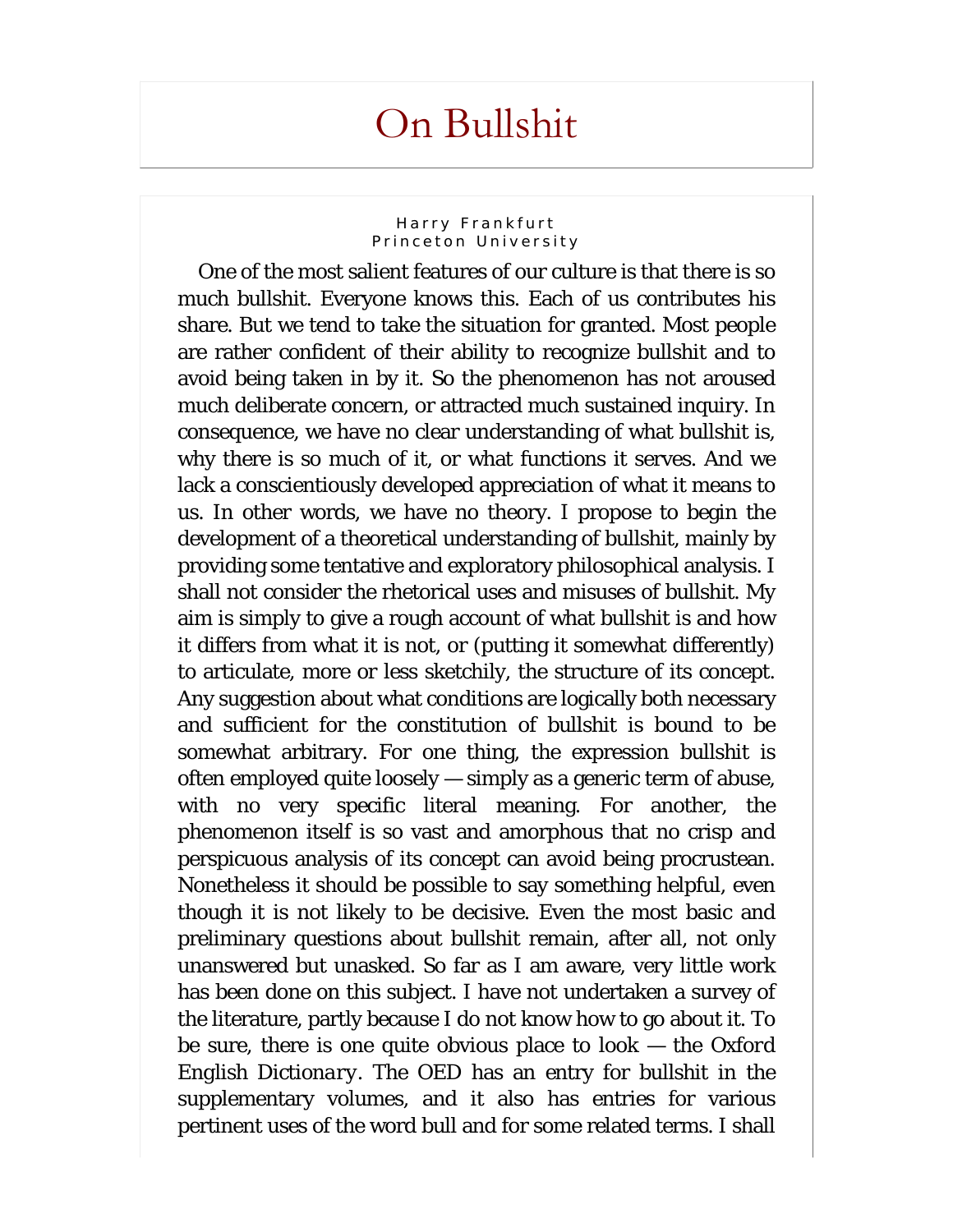consider some of these entries in due course. I have not consulted dictionaries in languages other than English, because I do not know the words for bullshit or bull in any other language.

Another worthwhile source is the title essay in *The Prevalence of Humbug* by Max Black. I am uncertain just how close in meaning the word *humbug* is to the word bullshit. Of course, the words are not freely and fully interchangeable; it is clear that they are used differently. But the difference appears on the whole to have more to do with considerations of gentility, and certain other rhetorical parameters, than with the strictly literal modes of significance that concern me most. It is more polite, as well as less intense, to say "Humbug!" than to say "Bullshit!" For the sake of this discussion, I shall assume that there is no other important difference between the two, Black suggests a number of synonyms for humbug, including the following: "balderdash", "claptrap", "hokum", "drivel", "buncombe", "imposture", and "quackery". This list of quaint equivalents is not very helpful. But Black also confronts the problem of establishing the nature of humbug more directly, and he offers the following formal definition:

> *Humbug*: deceptive misrepresentation, short of lying, especially by pretentious word or deed, of somebody's own thoughts, feelings, or attitudes.

A very similar formulation might plausibly be offered as enunciating the essential characteristics of bullshit. As a preliminary to developing an independent account of those characteristics, I will comment on the various elements of Black's definition.

*Deceptive misrepresentation:* This may sound pleonastic. No doubt what Black has in mind is that humbug is necessarily designed or intended to deceive, that its misrepresentation is not merely inadvertent. In other words, it is *deliberate* misrepresentation. Now if, as a matter of conceptual necessity, an intention to deceive is an invariable feature of humbug, then the property of being humbug depends at least in part upon the perpetrator's state of mind. It cannot be identical, accordingly, with any properties — either inherent or relational — belonging just to the utterance by which the humbug is perpetrated. In this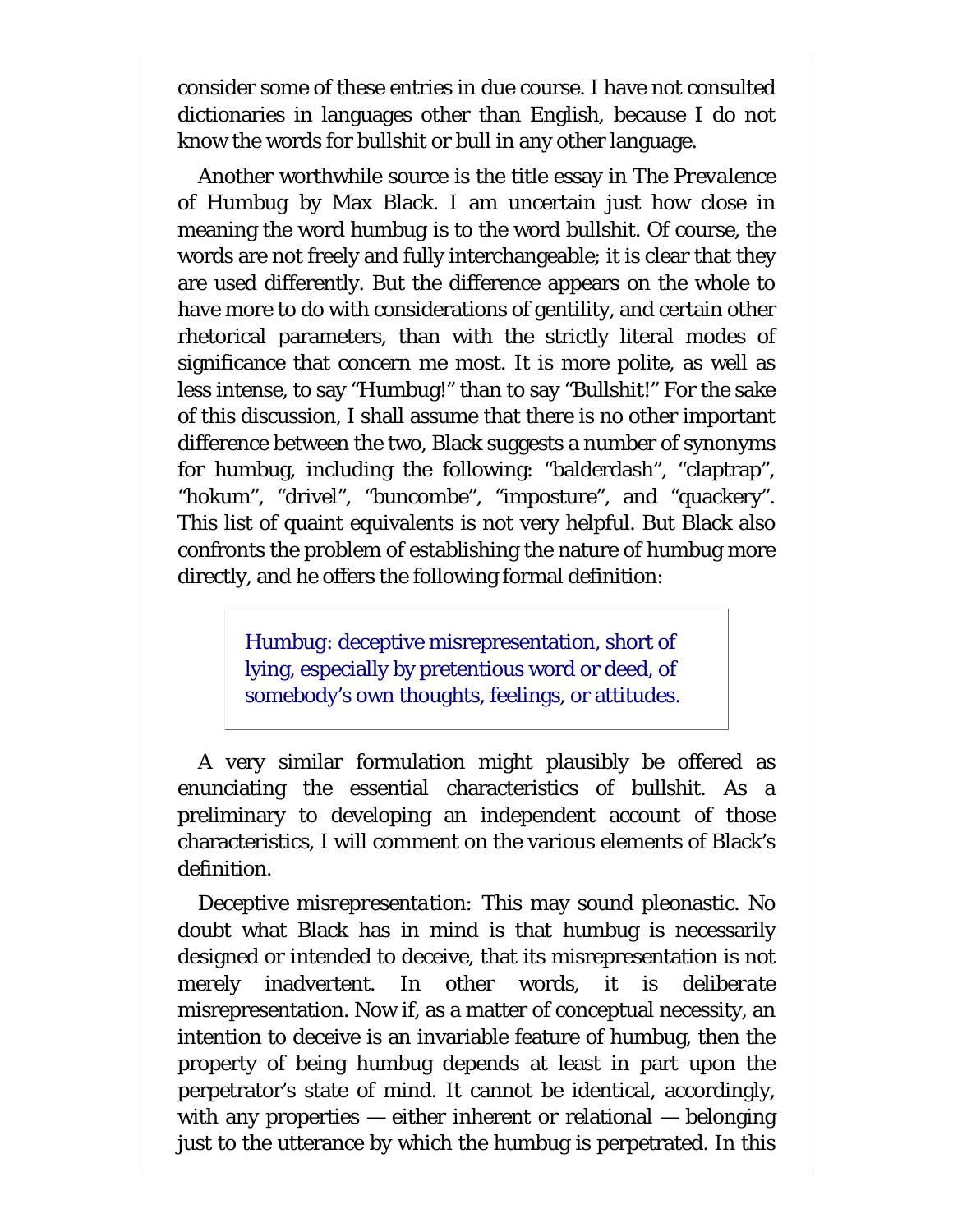respect, the property of being humbug is similar to that of being a lie, which is identical neither with the falsity nor with any of the other properties of the statement the liar makes, but which requires that the liar makes his statement in a certain state of mind — namely, with an intention to deceive. It is a further question whether there are any features essential to humbug or to lying that are *not* dependent upon the intentions and beliefs of the person responsible for the humbug or the lie, or whether it is, on the contrary, possible for any utterance whatsoever to be  $$ given that the speaker is in a certain state of mind — a vehicle of humbug or of a lie. In some accounts of lying there is no lie unless a false statement is made; in others a person may be lying even if the statement he makes is true, as long as he himself believes that the statement is false and intends by making it to deceive. What about humbug and bullshit? May any utterance at all qualify as humbug or bullshit, given that (so to speak) the utterer's heart is in the right place, or must the utterance have certain characteristics of its own as well?

*Short of lying:* It must be part of the point of saying that humbug is "short of lying," that while it has some of the distinguishing characteristics of lies, there are others that it lacks. But this cannot be the whole point. After all, every use of language without exception has some, but not all, of the characteristic features of lies  $-$  if no other, then at least the feature simply of being a use of language. Yet it would surely be incorrect to describe every use of language as short of lying. Black's phrase evokes the notion of some sort of continuum, on which lying occupies a certain segment while humbug is located exclusively at earlier points. What continuum could this be, along which one encounters humbug only before one encounters lying? Both lying and humbug are modes of misrepresentation. It is not at first glance apparent, however, just how the difference between these varieties of misrepresentation might be construed as a difference in degree.

*Especially by pretentious word or deed:* There are two points to notice here. First, Black identifies humbug not only as a category of speech but as a category of action as well; it may be accomplished either by words or by deeds. Second, his use of the qualifier "especially" indicates that Black does not regard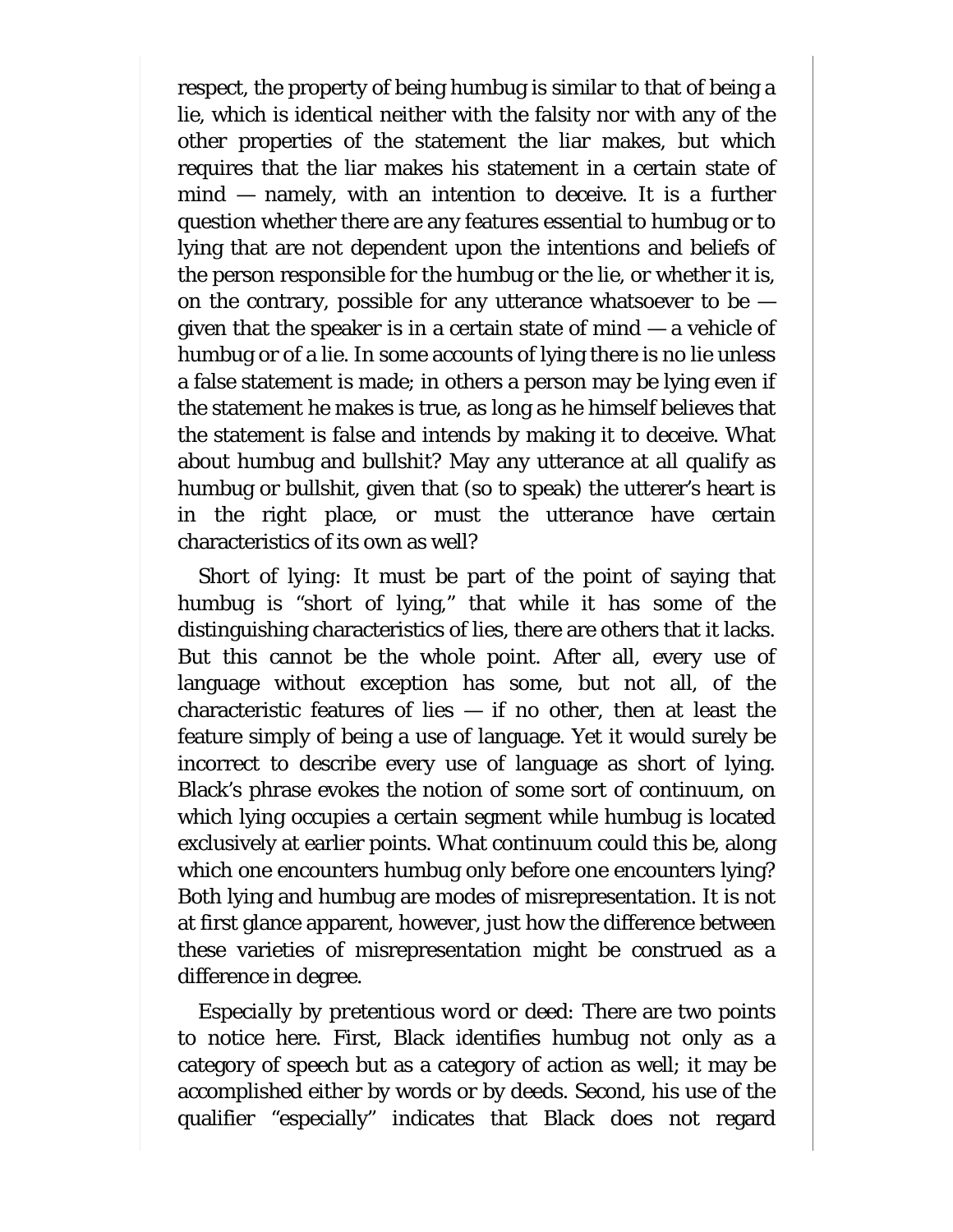pretentiousness as an essential or wholly indispensable characteristic of humbug. Undoubtedly, much humbug is pretentious. So far as concerns bullshit, moreover, "pretentious bullshit" is close to being a stock phrase. But I am inclined to think that when bullshit is pretentious, this happens because pretentiousness is its motive rather than a constitutive element of its essence. The fact that a person is behaving pretentiously is not, it seems to me, part of what is required to make his utterance an instance of bullshit. It is often, to be sure, what accounts for his making that utterance. However, it must not be assumed that bullshit always and necessarily has pretentiousness as its motive.

*Misrepresentation … of somebody's own thoughts, feelings, or attitudes:* This provision that the perpetrator of humbug is essentially misrepresenting himself raises some very central issues. To begin with, whenever a person deliberately misrepresents *anything,* he must inevitably misrepresenting his own state of mind. It is possible, of course, for a person to misrepresent that alone  $-$  for instance, by pretending to have a desire or a feeling which he does not actually have. But suppose that a person, whether by telling a lie or in another way, misrepresents something else. Then he necessarily misrepresents at least two things. He misrepresents whatever he is talking about — i.e., the state of affairs that is the topic or referent of his discourse — and in doing this he cannot avoid misrepresenting his own mind as well. Thus, someone who lies about how much money he has in his pocket both gives an account of the amount of money in his pocket and conveys that he believes this account. If the lie works, then its victim is twice deceived, having one false belief about what is in the liar's pocket and another false belief about what is in the liar's mind.

Now it is unlikely that Black wishes that the referent of humbug is in every instance the state of the speaker's mind. There is no particular reason, after all, why humbug may not be about other things. Black probably means that humbug is not designed primarily to give its audience a false belief about whatever state of affairs may be the topic, but that its primary intention is rather to give its audience a false impression concerning what is going on in the mind of the speaker. Insofar as it is humbug, the creation of this impression is its main purpose and its point. Understanding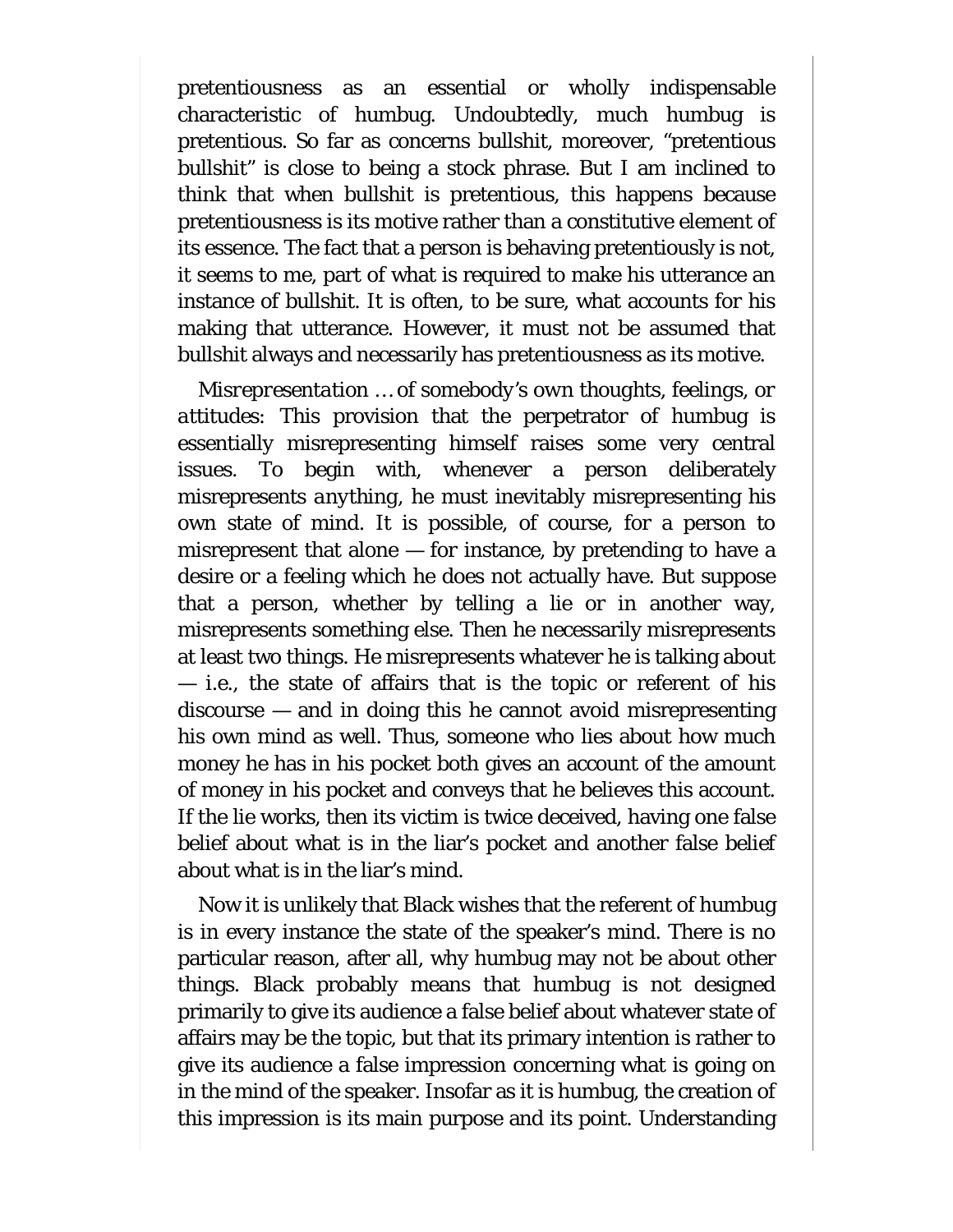Black along these lines suggests a hypothesis to account for his characterization of humbug as "short of lying." If I lie to you about how much money I have, then I do not thereby make an *explicit* assertion concerning my beliefs. Therefore, one might with some plausibility maintain that although in telling the lie I certainly misrepresent what is in my mind, this misrepresentation — as distinct from my misrepresentation of what is in my pocket — is not strictly speaking a lie at all. For I do not come right out with any statement whatever about what is in my mind. Nor does the statement I do affirm  $-$  e.g., "I have twenty dollars in my pocket" — imply any statement that attributes a belief to me. On the other hand, it is unquestionable that in so affirming, I provide you with a reasonable basis for making certain judgments about what I believe. In particular, I provide you with a reasonable basis for supposing that I believe there is twenty dollars in my pocket. Since this supposition is by hypothesis false, I do in telling the lie tend to deceive you concerning what is in my mind even though I do not actually tell a lie about that. In this light, it does not seem unnatural or inappropriate to regard me as misrepresenting my own beliefs in a way that is "short of lying." It is easy to think of familiar situations by which Black's account of humbug appears to be unproblematically confirmed. Consider a Fourth of July orator, who goes on bombastically about "our great and blessed country, whose Founding-Fathers under divine guidance created a new beginning for mankind." This is surely humbug. As Black's account suggests, the orator is not lying. He would be lying only if it were his intention to bring about in his audience beliefs which he himself regards as false, concerning such matters as whether our country is great, whether it is blessed, whether the Founders had divine guidance, and whether what they did was in fact to create a new beginning for mankind. But the orator does not really care what his audience thinks about the Founding Fathers, or about the role of the deity in our country's history, or the like. At least, it is not an interest in what anyone thinks about these matters that motivates his speech. It is clear that what makes Fourth of July oration humbug is not fundamentally that the speaker regards his statements as false. Rather, just as Black's account suggests, the orator intends these statements to convey a certain impression of himself. He is not trying to deceive anyone concerning American history. What he cares about is what people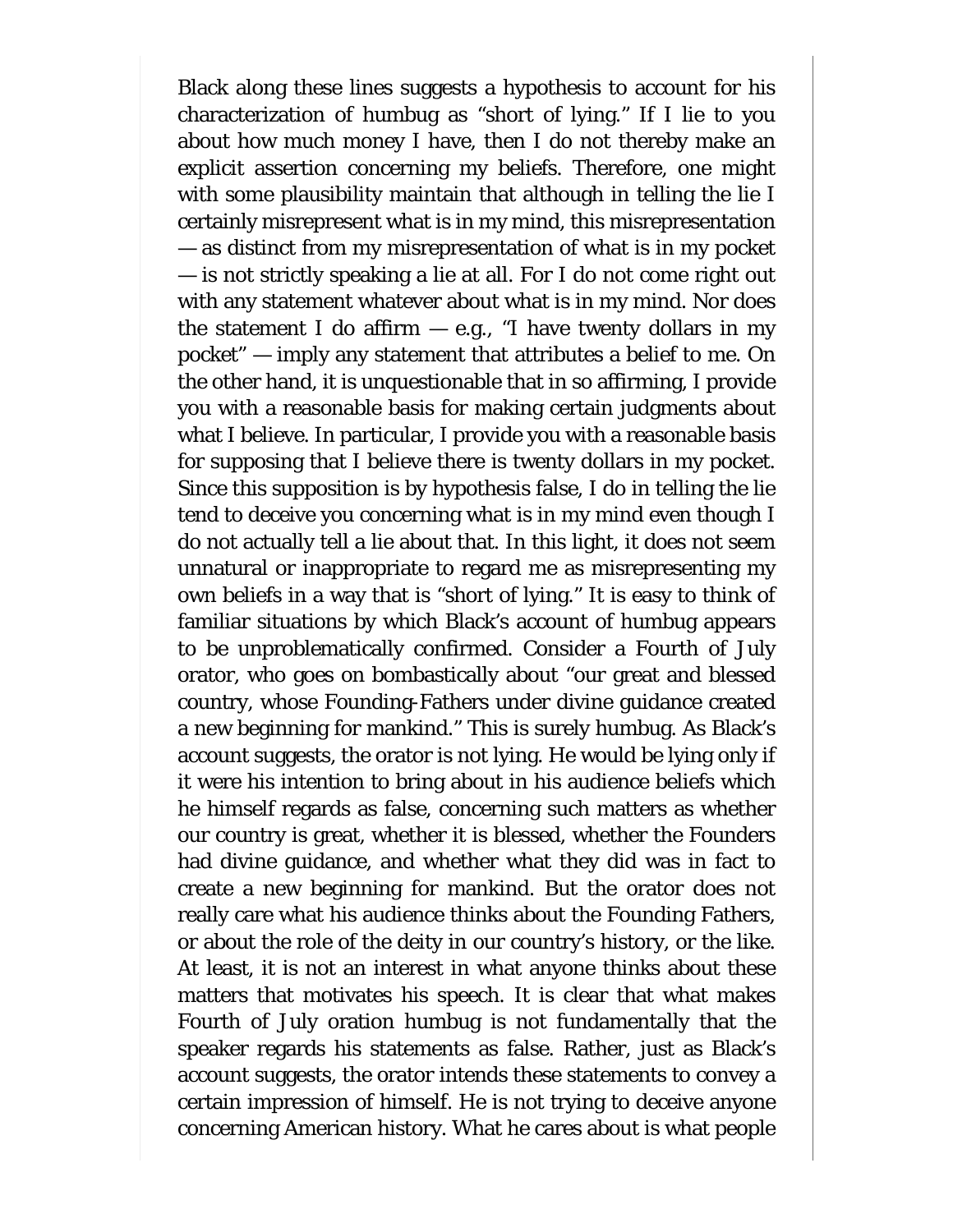think of *him.* He wants them to think of him as a patriot, as someone who has deep thoughts and feelings about the origins and the mission of our country, who appreciates the importance of religion, who is sensitive to the greatness of our history, whose pride in that history is combined with humility before God, and so on. Black's account of humbug appears, then, to fit certain paradigms quite snugly. Nonetheless, I do not believe that it adequately or accurately grasps the essential character of bullshit. It is correct to say of bullshit, as he says of humbug, both that it is short of lying and that chose who perpetrate it misrepresent themselves in a certain way. But Black's account of these two features is significantly off the mark. I shall next attempt to develop, by considering some biographical material pertaining to Ludwig Wittgenstein, a preliminary but more accurately focused appreciation of just what the central characteristics of bullshit are. Wittgenstein once said that the following bit of verse by Longfellow could serve him as a motto:

> In the elder days of art Builders wrought with greatest care Each minute and unseen part, For the Gods are everywhere.

The point of these lines is clear. In the old days, craftsmen did not cut corners. They worked carefully, and they took care with every aspect of their work. Every part of the product was considered, and each was designed and made to be exactly as it should be. These craftsmen did not relax their thoughtful self-discipline even with respect to features of their work which would ordinarily not be visible. Although no one would notice if those features were not quite right, the craftsmen would be bothered by their consciences. So nothing was swept under the rug. Or, one might perhaps also say, there was no bullshit.

It does seem fitting to construe carelessly made, shoddy goods as in some way analogues of bullshit. But in what way? Is the resemblance that bullshit itself is invariably produced in a careless or self-indulgent manner, that it is never finely crafted, that in the making of it there is never the meticulously attentive concern with detail to which Longfellow alludes? Is the bullshitter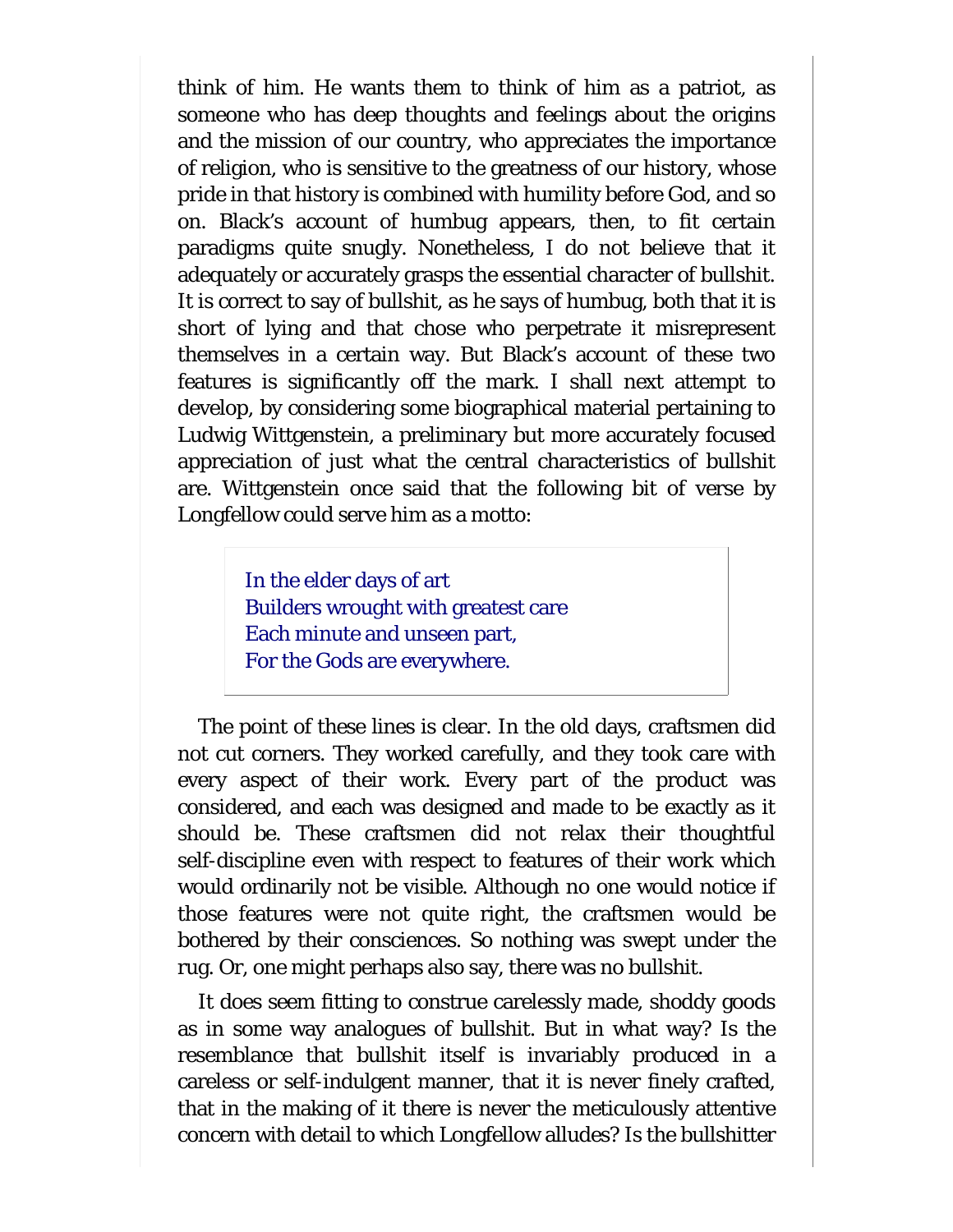by his very nature a mindless slob? Is his product necessarily messy or unrefined? The word *shit* does, to be sure, suggest this. Excrement is not designed or crafted at all; it is merely emitted, or dumped. It may have a more or less coherent shape, or it may not, but it is in any case certainly not *wrought.*

The notion of carefully wrought bullshit involves, then, a certain inner strain. Thoughtful attention to detail requires discipline and objectivity. It entails accepting standards and limitations that forbid the indulgence of impulse or whim. It is this selflessness that, in connection with bullshit, strikes us as inapposite. But in fact it *is* not out of the question at all. The realms of advertising and of public relations, and the nowadays closely related realm of politics, are replete with instances of bullshit so unmitigated that they can serve among the most indisputable and classic paradigms of the concept. And in these realms there are exquisitely sophisticated craftsmen who — with the help of advanced and demanding techniques of market research, of public opinion polling, of psychological testing, and so forth — dedicate themselves tirelessly to getting every word and image they produce exactly right.

Yet there is something more to be said about this. However studiously and conscientiously the bullshitter proceeds, it remains true that he is also trying to get away with something. There is surely in his work, as in the work of the slovenly craftsman, some kind of laxity which resists or eludes the demands of a disinterested and austere discipline. The pertinent mode of laxity cannot be equated, evidently, with simple carelessness or inattention to detail. I shall attempt in due course to locate it more correctly.

Wittgenstein devoted his philosophical energies largely to identifying and combating what he regarded as insidiously disruptive forms of "non-sense." He was apparently like that in his personal life as well. This comes out in an anecdote related by Fania Pascal, who knew him in Cambridge in the 1930s:

> I had my tonsils out and was in the Evelyn Nursing Home feeling sorry for myself. Wittgenstein called. I croaked: "I feel just like a dog that has been run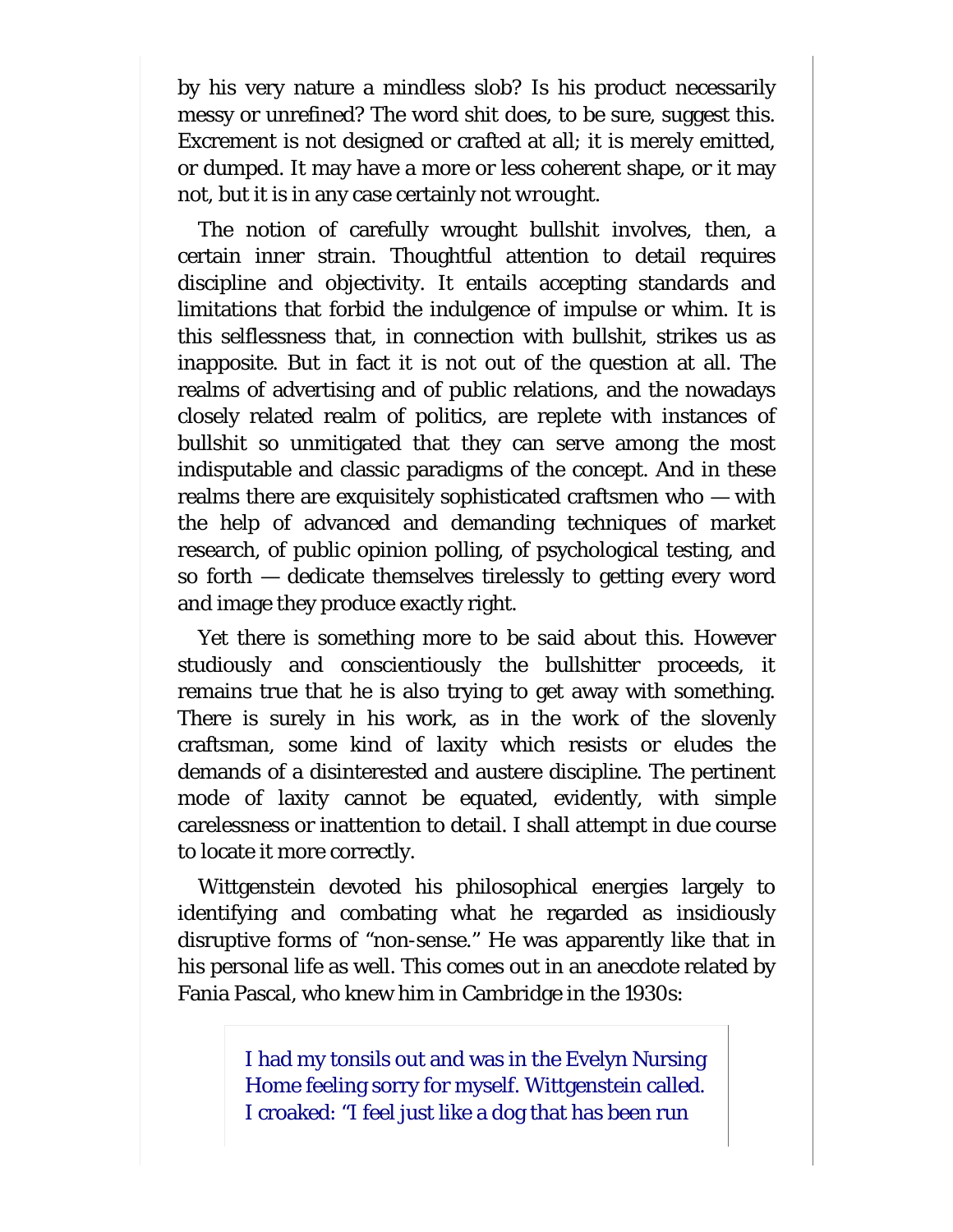over." He was disgusted: "You don't know what a dog that has been run over feels like."

Now who knows what really happened? It seems extraordinary, almost unbelievable, that anyone could object seriously to what Pascal reports herself as having said. That characterization of her feelings — so innocently close to the utterly commonplace "sick as a dog" — is simply not provocative enough to arouse any response as lively or intense as disgust. If Pascal's simile is offensive, then what figurative or allusive uses of language would not be? So perhaps it did not really happen quite as Pascal says. Perhaps Wittgenstein was trying to make a small joke, and it misfired. He was only pretending to bawl Pascal out, just for the fun of a little hyperbole; and she got the tone and the intention wrong. She thought he was disgusted by her remark, when in fact he was only trying to cheer her up with some playfully exaggerated mock criticism or joshing. In that case the incident is not incredible or bizarre after all.

But if Pascal failed to recognize that Wittgenstein was only teasing, then perhaps the possibility that he was serious was at least not so far out of the question. She knew him, and she knew what to expect from him; she knew how he made her feel. Her way of understanding or of misunderstanding his remark was very likely not altogether discordant, then, with her sense of what he was like. We may fairly suppose that even if her account of the incident is not strictly true to the facts of Wittgenstein's intention, it is sufficiently true to her idea of Wittgenstein to have made sense to her. For the purposes of this discussion, I shall accept Pascal's report at face value, supposing that when it came to the use of allusive or figurative language, Wittgenstein was indeed as preposterous as she makes him out to be.

Then just what is it that the Wittgenstein in her report considers to be objectionable? Let us assume that he is correct about the facts: that is, Pascal really does not know how run-over dogs feel. Even so, when she says what she does, she is plainly not *lying.* She would have been lying if, when she made her statement, she was aware that she actually felt quite good. For however little she knows about the lives of dogs, it must certainly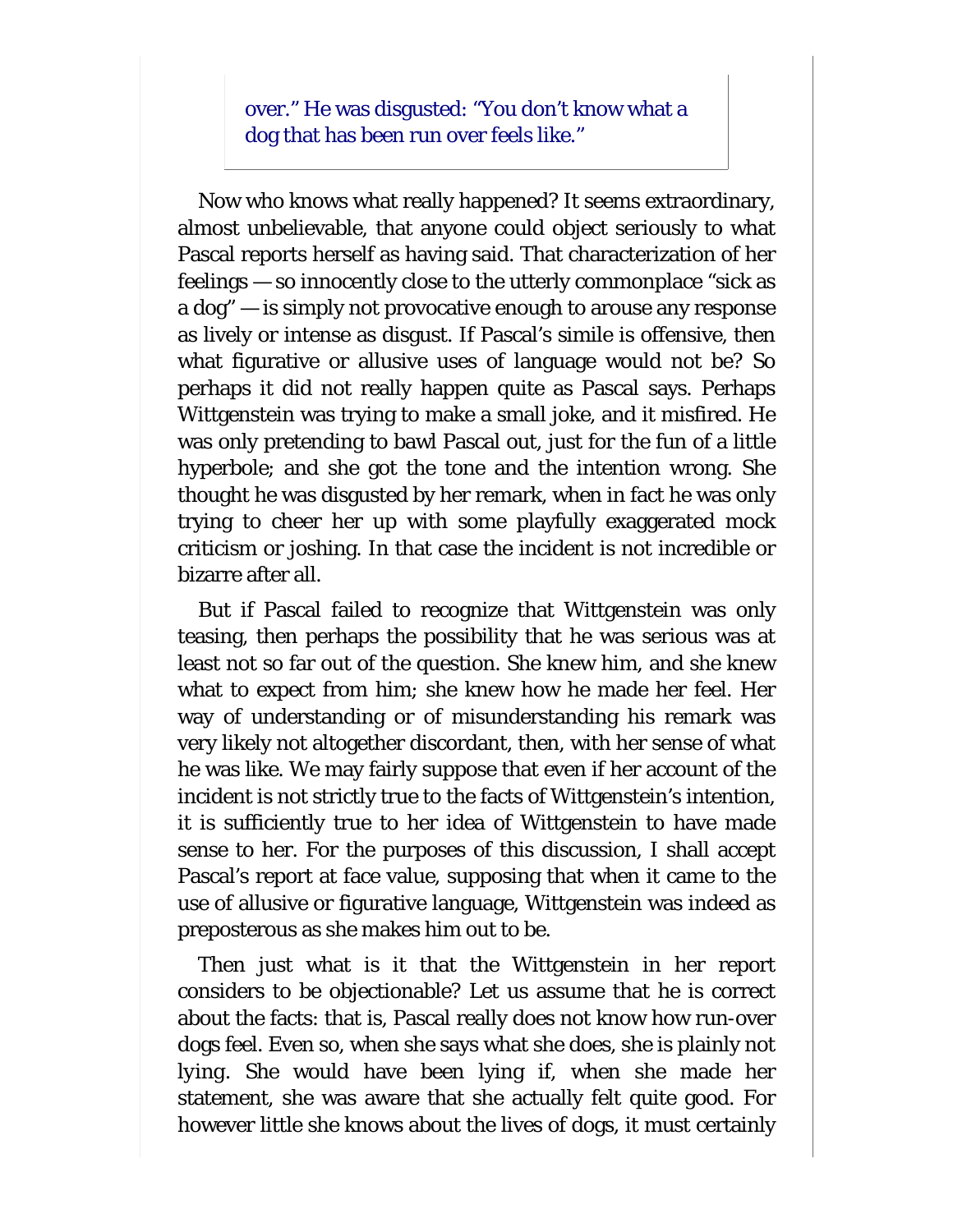be clear to Pascal that when dogs are run over they do not feel good. So if she herself had in fact been feeling good, it would have been a lie to assert that she felt like a run-over dog.

Pascal's Wittgenstein does not intend to accuse her of lying, but of misrepresentation of another sort. She characterizes her feeling as "the feeling of a run-over dog." She is not really acquainted, however, with the feeling to which this phrase refers. Of course, the phrase is far from being complete nonsense to her; she is hardly speaking gibberish. What she says has an intelligible connotation, which she certainly understands. Moreover, she does know something about the quality of the feeling to which the phrase refers: she knows at least that it is an undesirable and unenjoyable feeling, a *bad* feeling. The trouble with her statement is that it purports to convey something more than simply that she feels bad. Her characterization of her feeling is too specific; it is excessively particular. Hers is not just any bad feeling but, according to her account, the distinctive kind of bad feeling that a dog has when it is run over. To the Wittgenstein in Pascal's story, judging from his response, this is just bullshit.

Now assuming that Wittgenstein does indeed regard Pascal's characterization of how she feels as an instance of bullshit, why does it strike him that way? It does so, I believe, because he perceives what Pascal says as being — roughly speaking, for now — unconnected to a concern with the truth. Her statement is not germane to the enterprise of describing reality. She does not even think she knows, except in the vaguest way, how a run-over dog feels. Her description of her own feeling is, accordingly, something that she is merely making up. She concocts it out of whole cloth; or, if she got it from someone else, she is repeating it quite mindlessly and without any regard for how things really are.

It is for this mindlessness that Pascal's Wittgenstein chides her. What disgusts him is that Pascal is not even concerned whether her statement is correct. There is every likelihood, of course, that she says what she does only in a somewhat clumsy effort to speak colorfully, or to appear vivacious or good-humored; and no doubt Wittgenstein's reaction  $-$  as she construes it  $-$  is absurdly intolerant. Be this as it may, it seems clear what that reaction is. He reacts as though he perceives her to be speaking about her feeling thoughtlessly, without conscientious attention to the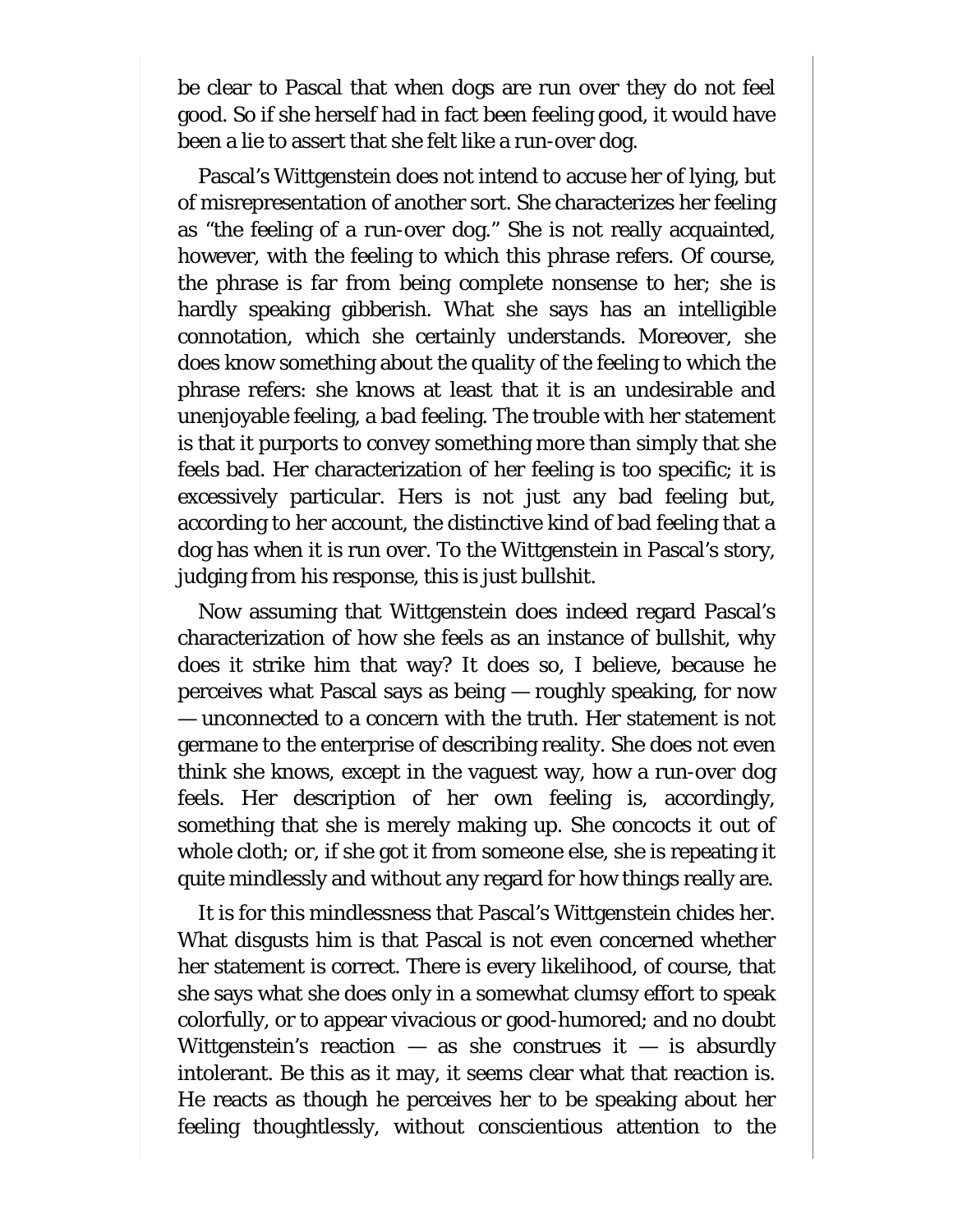relevant facts. Her statement is not "wrought with greatest care." She makes it without bothering to take into account at all the question of its accuracy.

The point that troubles Wittgenstein is manifestly not that Pascal has made a mistake in her description of how she feels. Nor is it even that she has made a careless mistake. Her laxity, or her lack of care, is not a matter of having permitted an error to slip into her speech on account of some inadvertent or momentarily negligent lapse in the attention she was devoting to getting things right. The point is rather that, so far as Wittgenstein can see, Pascal offers a description of a certain state of affairs without genuinely submitting to the constraints which the endeavor to provide an accurate representation of reality imposes. Her fault is not that she fails to get things right, but that she is not even trying.

This is important to Wittgenstein because, whether justifiably or not, he takes what she says seriously, as a statement purporting to give an informative description of the way she feels. He construes her as engaged in an activity to which the distinction between what is true and what is false is crucial, and yet as taking no interest in whether what she says is true or false. It is in this sense that Pascal's statement is unconnected to a concern with truth: she is not concerned with the truth-value of what she says. That is why she cannot be regarded as lying; for she does not presume that she knows the truth, and therefore she cannot be deliberately promulgating a proposition that she presumes to be false: Her statement is grounded neither in a belief that it is true nor, as a lie must be, in a belief that it is not true. It is just this lack of connection to a concern with truth this indifference to how things really are — that I regard as of the essence of bullshit.

Now I shall consider (quite selectively) certain items in the *Oxford English Dictionary* that are pertinent to clarifying the nature of bullshit. The *OED* defines a *bull session* as "an informal conversation or discussion, esp. of a group of males." Now as a definition, this seems wrong. For one thing, the dictionary evidently supposes that the use of the term bull in bull session serves primarily just to indicate gender. But even if it were true that the participants in bull sessions are generally or typically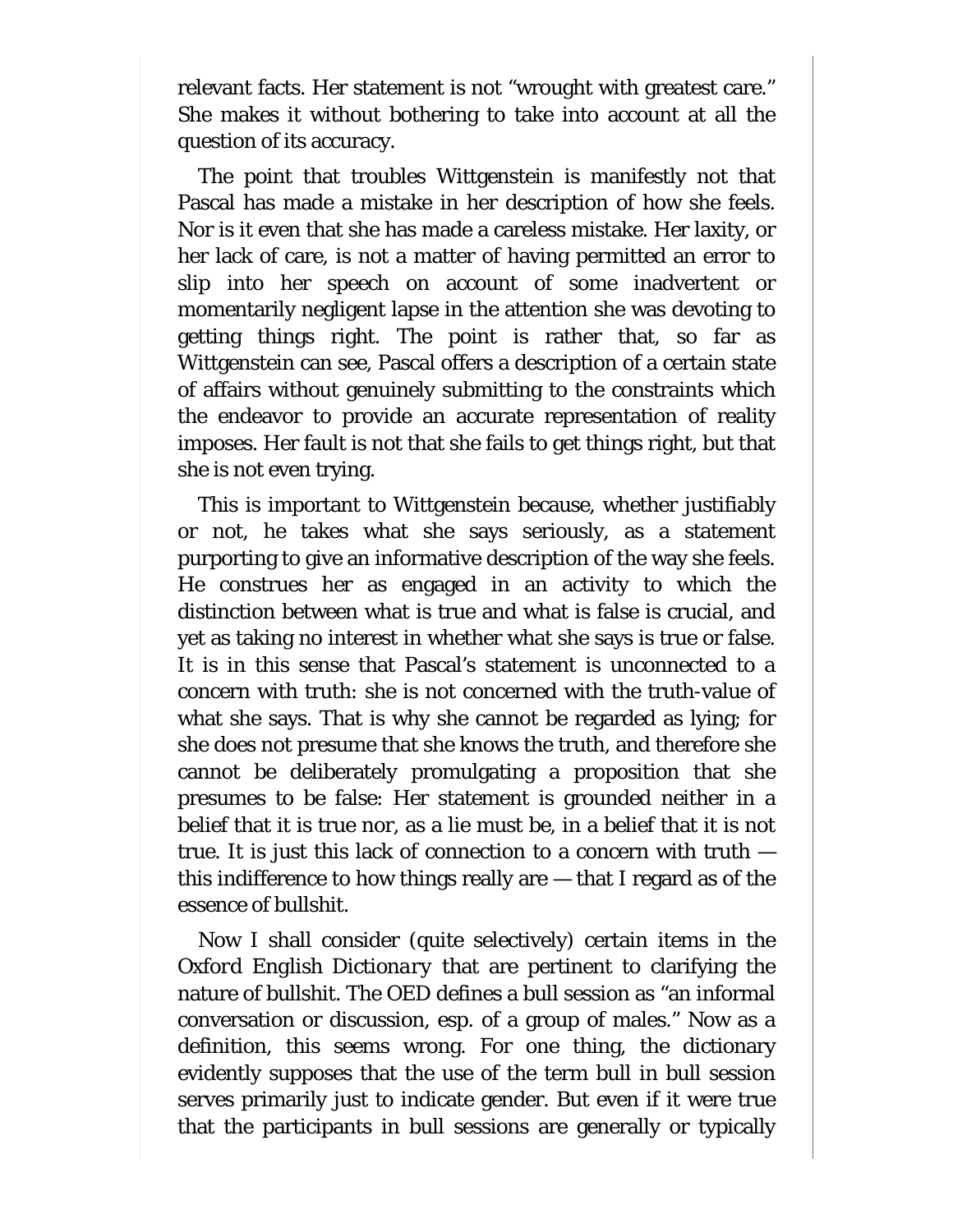males, the assertion that a bull session is essentially nothing more particular than an informal discussion among males would be as far off the mark as the parallel assertion that a hen session is simply an informal conversation among females. It is probably true that the participants in hen sessions must be females. Nonetheless the term *hen session* conveys something more specific than this concerning the particular kind of informal conversation among females to which hen sessions are characteristically devoted. What is distinctive about the sort of informal discussion among males that constitutes a bull session is, it seems to me, something like this: while the discussion may be intense and significant, it is in a certain respect not "for real."

The characteristic topics of a bull session have to do with very personal and emotion-laden aspects of life — for instance, religion, politics, or sex. People are generally reluctant to speak altogether openly about these topics if they expect that they might be taken too seriously. What tends to go on in a bull session is that the participants try out various thoughts and attitudes in order to see how it feels to hear themselves saying such things and in order to discover how others respond, without it being assumed that they are committed to what they say: It is understood by everyone in a bull session that the statements people make do not necessarily reveal what they really believe or how they really feel. The main point is to make possible a high level of candor and an experimental or adventuresome approach to the subjects under discussion. Therefore provision is made for enjoying a certain irresponsibility, so that people will be encouraged to convey what is on their minds without too much anxiety that they will be held to it.

Each of the contributors to a bull session relies, in other words, upon a general recognition that what he expresses or says is not to be understood as being what he means wholeheartedly or believes unequivocally to be true. The purpose of the conversation is not to communicate beliefs. Accordingly, the usual assumptions about the connection between what people say and what they believe are suspended. The statements made in a bull session differ from bullshit in that there is no pretense that this connection is being sustained. They are like bullshit by virtue of the fact that they are in some degree unconstrained by a concern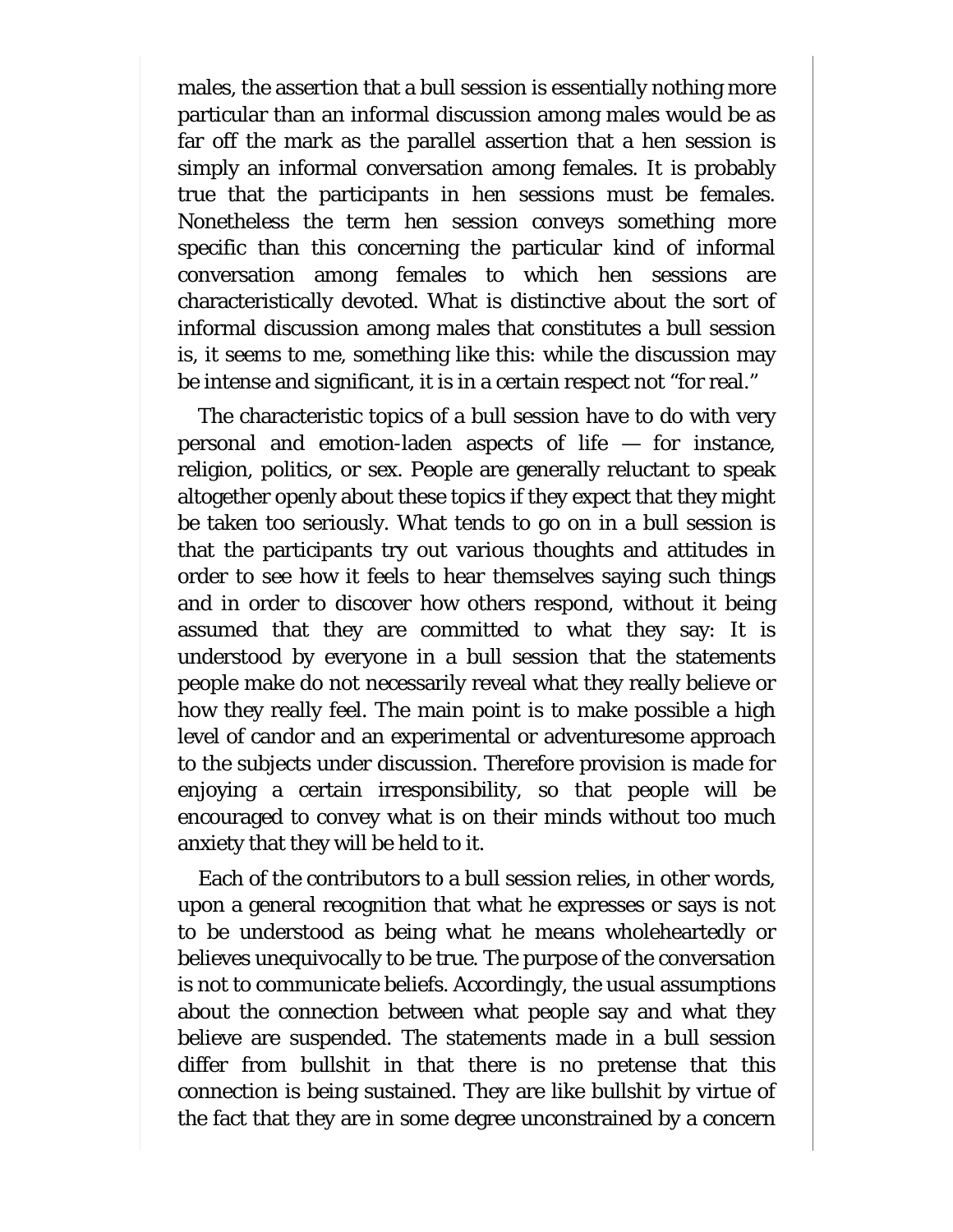with truth. This resemblance between bull sessions and bullshit is suggested also by the term *shooting the bull,* which refers to the sort of conversation that characterizes bull sessions and in which the term *shooting* is very likely a cleaned-up rendition of *shitting.* The very term bull session is, indeed, quite probably a sanitized version of *bullshit session.* A similar theme is discernible in a British usage of *bull* in which, according to the *OED,* the term refers to "unnecessary routine tasks or ceremonial; excessive discipline or 'spit-and-polish'; = red-tape." The dictionary provides the following examples of this usage:

> "The Squadron … felt very bolshie about all that bull that was flying around the station" (I. Gleed, *Arise to Conquer* vi. 51, I942); "Them turning out the guard for us, us marching past eyes right, all that sort of bull" (A. Baron, *Human Kind* xxiv. 178, 1953); the drudgery and 'bull' in an MP's life." *(Economist* 8 Feb. 470/471, 1958)

Here the term bull evidently pertains to tasks that are pointless in that they have nothing much to do with the primary intent or justifying purpose of the enterprise which requires them. Spit-and-polish and red tape do not genuinely contribute, it is presumed, to the "real" purposes of military personnel or government officials, even though they are imposed by agencies or agents that purport to be conscientiously devoted to the pursuit of those purposes. Thus the "unnecessary routine tasks or ceremonial" that constitute bull are disconnected from the legitimating motives of the activity upon which they intrude, just as the things people say in bull sessions are disconnected from their settled beliefs, and as bullshit is disconnected from a concern with the truth.

The term bull is also employed, in a rather more widespread and familiar usage, as a somewhat less coarse equivalent of bullshit. In an entry for bull as so used, the *OED* suggests the following as definitive: "trivial, insincere, or untruthful talk or writing; nonsense." Now it does not seem distinctive of bull either that it must be deficient in meaning or that it is necessarily unimportant; so "nonsense" and "trivial," even apart from their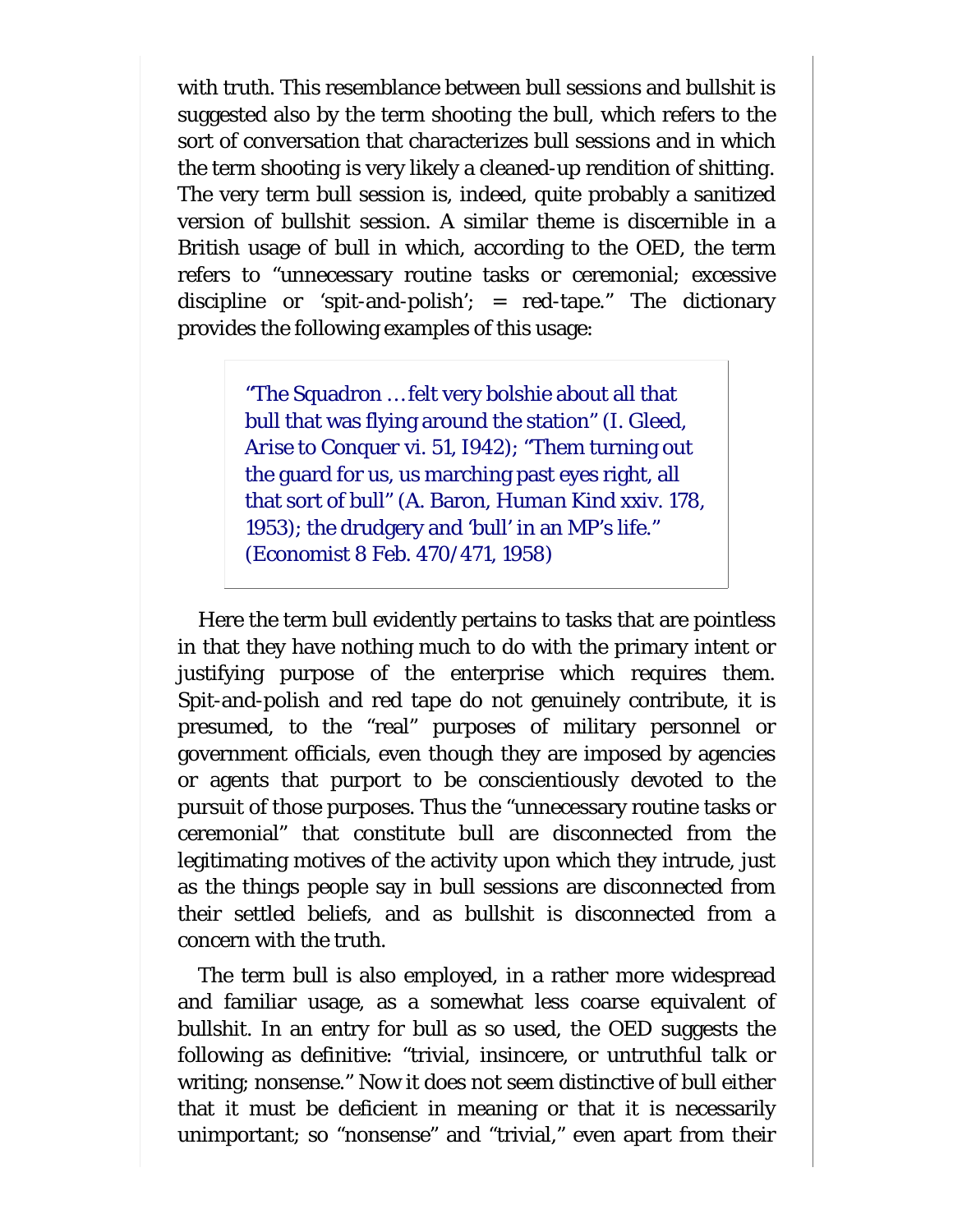vagueness, seem to be on the wrong track. The focus of "insincere, or untruthful" is better, but it needs to be sharpened. The entry at hand also provides the following two definitions:

> 1914 *Dialect Notes* IV. 162 *Bull,* talk which is not to the purpose; "hot air."

I 932 *Times Lit. Supp.* 8 Dec. 933/3 "Bull" is the slang term for a combination of bluff, bravado, "hot air" and what we used to call in the Army "Kidding the troops"

"Not to the purpose" is appropriate, but it is both too broad in scope and too vague. It covers digressions and innocent irrelevancies, which are not invariably instances of bull; furthermore, saying that bull is not to the purpose leaves it uncertain what purpose is meant. The reference in both definitions to "hot air" is more helpful. When we characterize talk as hot air, we mean that what comes out of the speaker's mouth is only that. It is mere vapor. His speech is empty, without substance or content. His use of language, accordingly, does not contribute to the purpose it purports to serve. No more information is communicated than if the speaker had merely exhaled. There are similarities between hot air and excrement, incidentally, which make *hot air* seem an especially suitable equivalent for *bullshit.* Just as hot air is speech that has been emptied of all informative content, so excrement is matter from which everything nutritive has been removed. Excrement may be regarded as the corpse of nourishment, what remains when the vital elements in food have been exhausted. In this respect, excrement is a representation of death which we ourselves produce and which, indeed, we cannot help producing in the very process of maintaining our lives. Perhaps it is for making death so intimate that we find excrement so repulsive. In any event, it cannot serve the purposes of sustenance, any more than hot air can serve those of cummunication.

Now consider these lines from Pound's Canto LXXIV, which the *OED* cites in its entry on bullshit as a verb: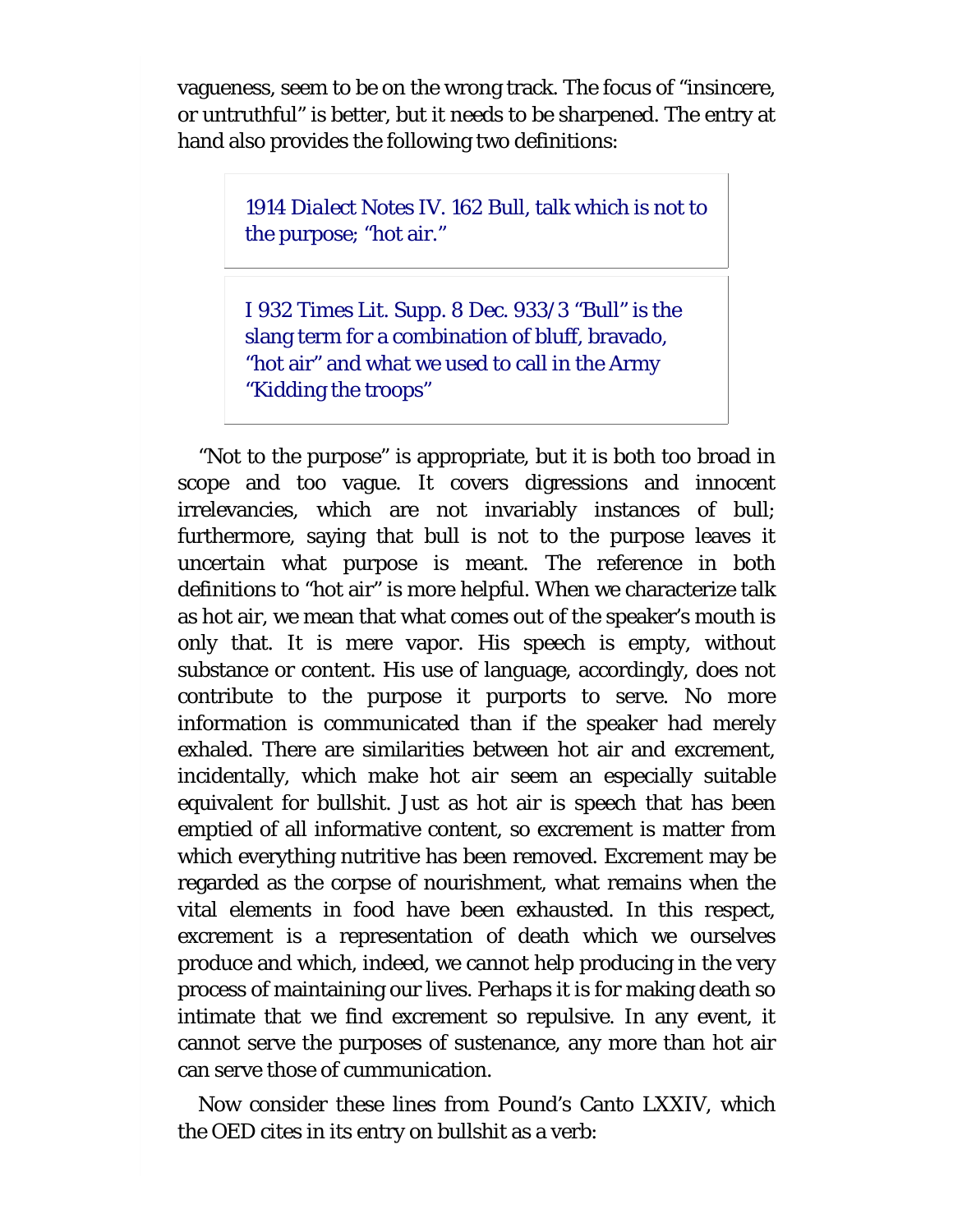Hey Snag wots in the bibl'? Wot are the books ov the bible? Name 'em, don't bullshit ME.

This is a call for the facts. The person addressed is evidently regarded as having in some way claimed to know the Bible, or as having claimed to care about it. The speaker suspects that this is just empty talk, and demands that the claim be supported with facts. He will not accept a mere report; he insists upon seeing the thing itself. In other words, he is calling the bluff. The connection between bullshit and bluff is affirmed explicitly in the definition with which the lines by Pound are associated:

> As *v. truns.* and *intr.,* to talk nonsense (to); … also, to bluff *one's way through* (something) by talking nonsense.

It does seem that bullshitting involves a kind of bluff. It is closer to bluffing, surely than to telling a lie. But what is implied concerning its nature by the fact that it is more like the former than it is like the latter? Just what is the relevant difference here between a bluff and a lie? Lying and bluffing are both modes of misrepresentation or deception. Now the concept most central to the distinctive nature of a lie is that of falsity: the liar is essentially someone who deliberately promulgates a falsehood. Bluffing too is typically devoted to conveying something false. Unlike plain lying, however, it is more especially a matter not of falsity but of fakery. This is what accounts for its nearness to bullshit. For the essence of bullshit is not that it is *false* but that it is*phony.* In order to appreciate this distinction, one must recognize that a fake or a phony need not be in any respect (apart from authenticity itself) inferior to the real thing. What is not genuine need not also be defective in some other way. It may be, after all, an exact copy. What is wrong with a counterfeit is not what it is like, but how it was made. This points to a similar and fundamental aspect of the essential nature of bullshit: although it is produced without concern with the truth, it need not be false.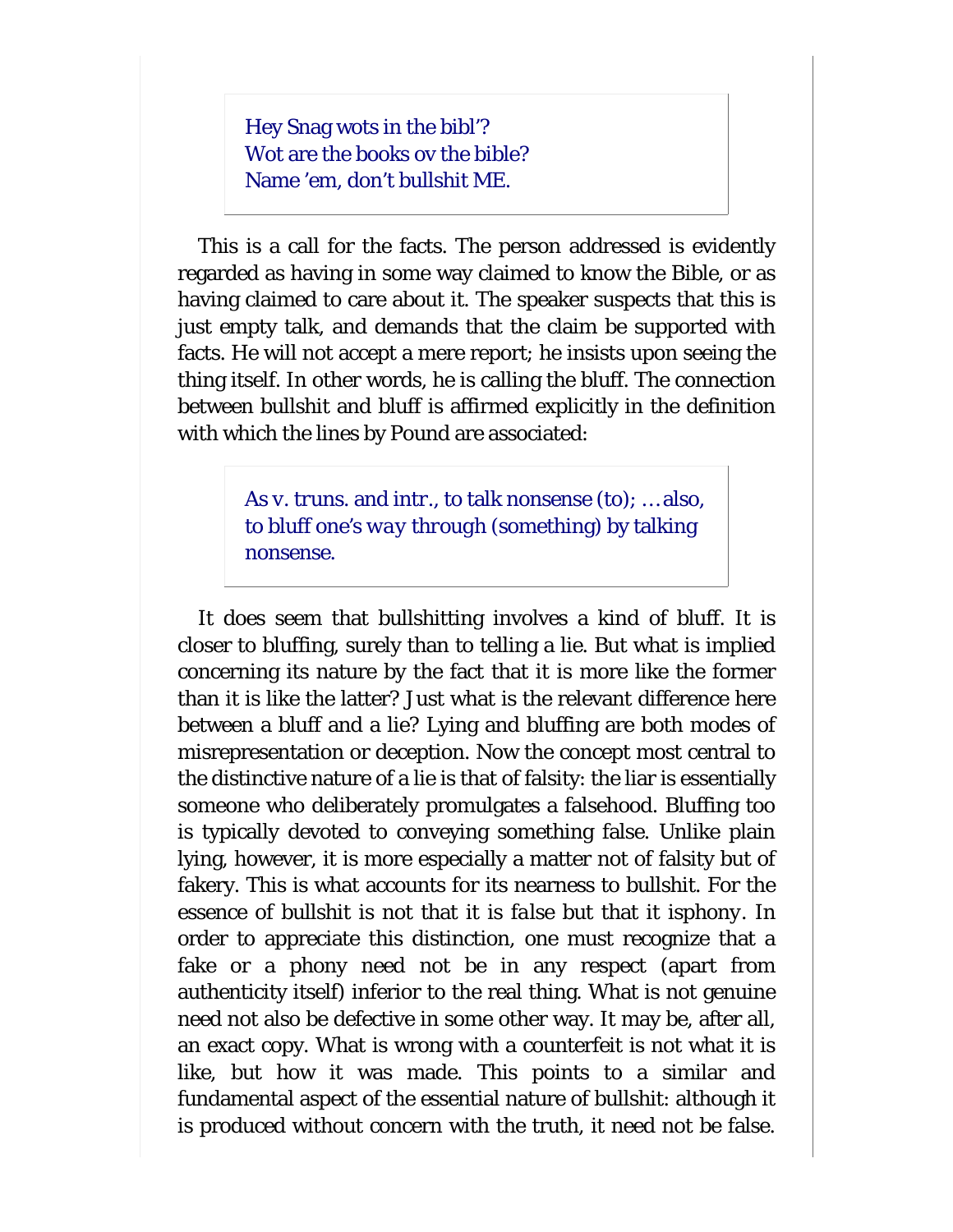The bullshitter is faking things. But this does not mean that he necessarily gets them wrong.

In Eric Ambler's novel *Dirty Story,* a character named Arthur Abdel Simpson recalls advice that he received as a child from his father:

> Although I was only seven when my father was killed, I still remember him very well and some of the things he used to say. … One of the first things he taught me was, *"Never tell a lie when you can bullshit your way through."*

This presumes not only that there is an important difference between lying and bullshitting, but that the latter is preferable to the former. Now the elder Simpson surely did not consider bullshitting morally superior to lying. Nor is it likely that he regarded lies as invariably less effective than bullshit in accomplishing the purposes for which either of them might be employed. After all, an intelligently crafted lie may do its work with unqualified success. It may be that Simpson thought it easier to get away with bullshitting than with lying. Or perhaps he meant that, although the risk of being caught is about the same in each case, the consequences of being caught are generally less severe for the bullshitter than for the liar. In fact, people do tend to be more tolerant of bullshit than of lies, perhaps because we are less inclined to take the former as a personal affront. We may seek to distance ourselves from bullshit, but we are more likely to turn away from it with an impatient or irritated shrug than with the sense of violation or outrage that lies often inspire. The problem of understanding why our attitude toward bullshit is generally more benign than our attitude toward lying is an important one, which I shall leave as an exercise for the reader. The pertinent comparison is not, however, between telling a lie and producing some particular instance of bullshit. The elder Simpson identifies the alternative to telling a lie as "bullshitting one's way through." This involves not merely producing one instance of bullshit; it involves a *program* of producing bullshit to whatever extent the circumstances require. This is a key, perhaps, to his preference. Telling a lie is an act with a sharp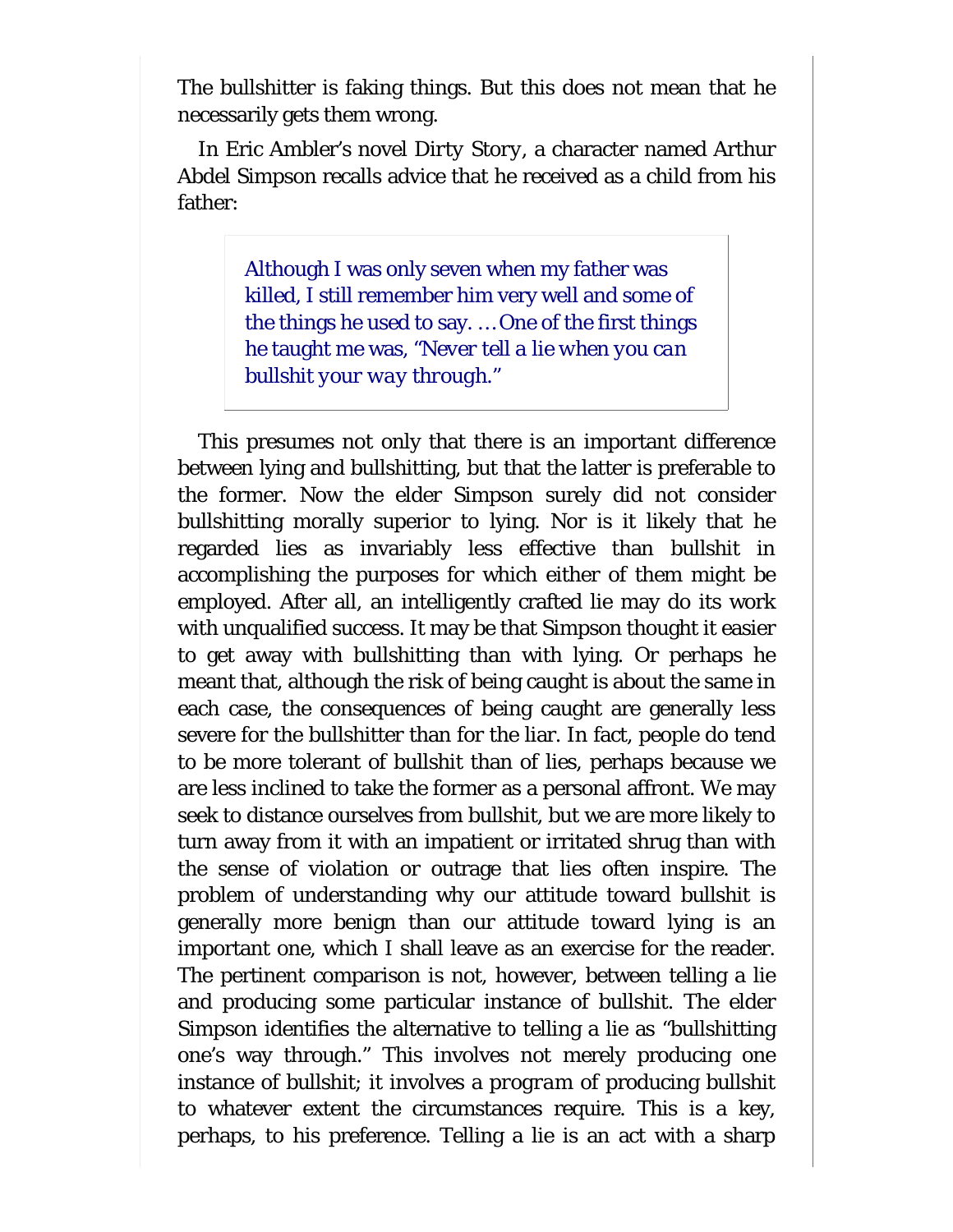focus. It is designed to insert a particular falsehood at a specific point in a set or system of beliefs, in order to avoid the consequences of having that point occupied by the truth. This requires a degree of craftsmanship, in which the teller of the lie submits to objective constraints imposed by what he takes to be the truth. The liar is inescapably concerned with truth-values. In order to invent a lie at all, he must think he knows what is true. And in order to invent an effective lie, he must design his falsehood under the guidance of that truth. On the other hand, a person who undertakes to bullshit his way through has much more freedom. His focus is panoramic rather than particular. He does not limit himself to inserting a certain falsehood at a specific point, and thus he is not constrained by the truths surrounding that point or intersecting it. He is prepared to fake the context as well, so far as need requires. This freedom from the constraints to which the liar must submit does not necessarily mean, of course, that his task is easier than the task of the liar. But the mode of creativity upon which it relies is less analytical and less deliberative than that which is mobilized in lying. It is more expansive and independent, with mare spacious opportunities for improvisation, color, and imaginative play. This is less a matter of craft than of art. Hence the familiar notion of the "bullshit artist." My guess is that the recommendation offered by Arthur Simpson's father reflects the fact that he was more strongly drawn to this mode of creativity, regardless of its relative merit or effectiveness, than he was to the more austere and rigorous demands of lying.

What bullshit essentially misrepresents is neither the state of affairs to which it refers nor the beliefs of the speaker concerning that state of affairs. Those are what lies misrepresent, by virtue of being false. Since bullshit need not be false, it differs from lies in its misrepresentational intent. The bullshitter may not deceive us, or even intend to do so, either about the facts or about what he takes the facts to be. What he does necessarily attempt to deceive us about is his enterprise. His only indispensably distinctive characteristic is that in a certain way he misrepresents what he is up to.

This is the crux of the distinction between him and the liar. Both he and the liar represent themselves falsely as endeavoring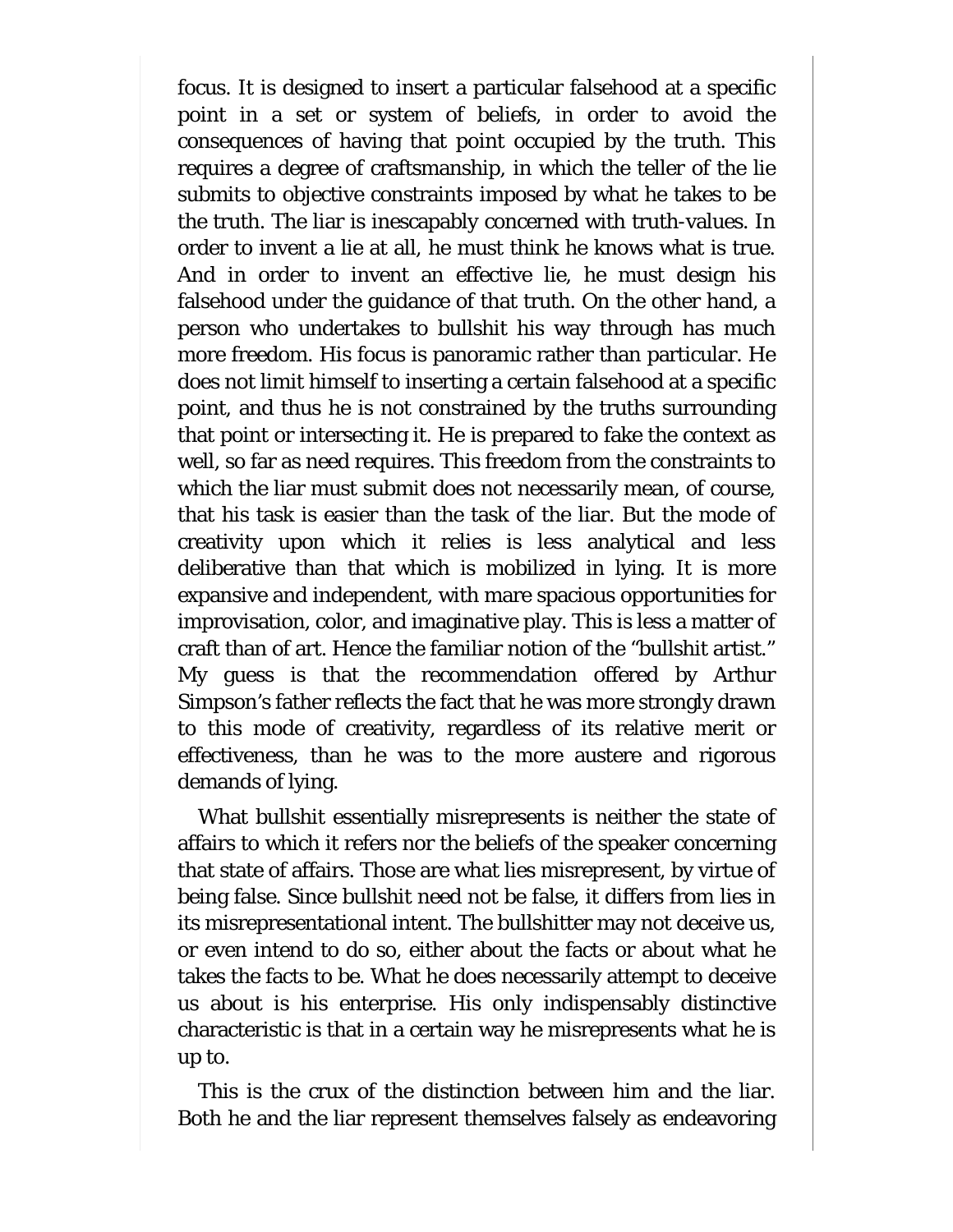to communicate the truth. The success of each depends upon deceiving us about that. But the fact about himself that the liar hides is that he is attempting to lead us away from a correct apprehension of reality; we are not to know that he wants us to believe something he supposes to be false. The fact about himself that the bullshitter hides, on the other hand, is that the truth-values of his statements are of no central interest to him; what we are not to understand is that his intention is neither to report the truth nor co conceal it. This does not mean that his speech is anarchically impulsive, but that the motive guiding and controlling it is unconcerned with how the things about which he speaks truly are.

It is impossible for someone to lie unless he thinks he knows the truth. Producing bullshit requires no such conviction. A person who lies is thereby responding to the truth, and he is to that extent respectful of it. When an honest man speaks, he says only what he believes to be true; and for the liar, it is correspondingly indispensable that he considers his statements to be false. For the bullshitter, however, all these bets are off: he is neither on the side of the true nor on the side of the false. His eye is not on the facts at all, as the eyes of the honest man and of the liar are, except insofar as they may be pertinent to his interest in getting away with what he says. He does not care whether the things he says describe reality correctly. He just picks them out, or makes them up, to suit his purpose.

In his essay, "Lying," St. Augustine distinguishes lies of eight types, which he classifies according to the characteristic intent or justification with which a lie is told. Lies of seven of these types are told only because they are supposed to be indispensable means to some end that is distinct from the sheer creation of false beliefs. It is not their falsity as such, in other words, that attracts the teller to them. Since they are told only on account of their supposed indispensability to a goal other than deception itself, St. Augustine regards them as being told unwillingly: what the person really wants is not to tell the lie but to attain the goal. They are therefore not real lies, in his view, and those who tell them are not in the strictest sense liars. It is only the remaining category that contains what he identifies as "the lie which is told solely for the pleasure of lying and deceiving, that is, the real lie." Lies in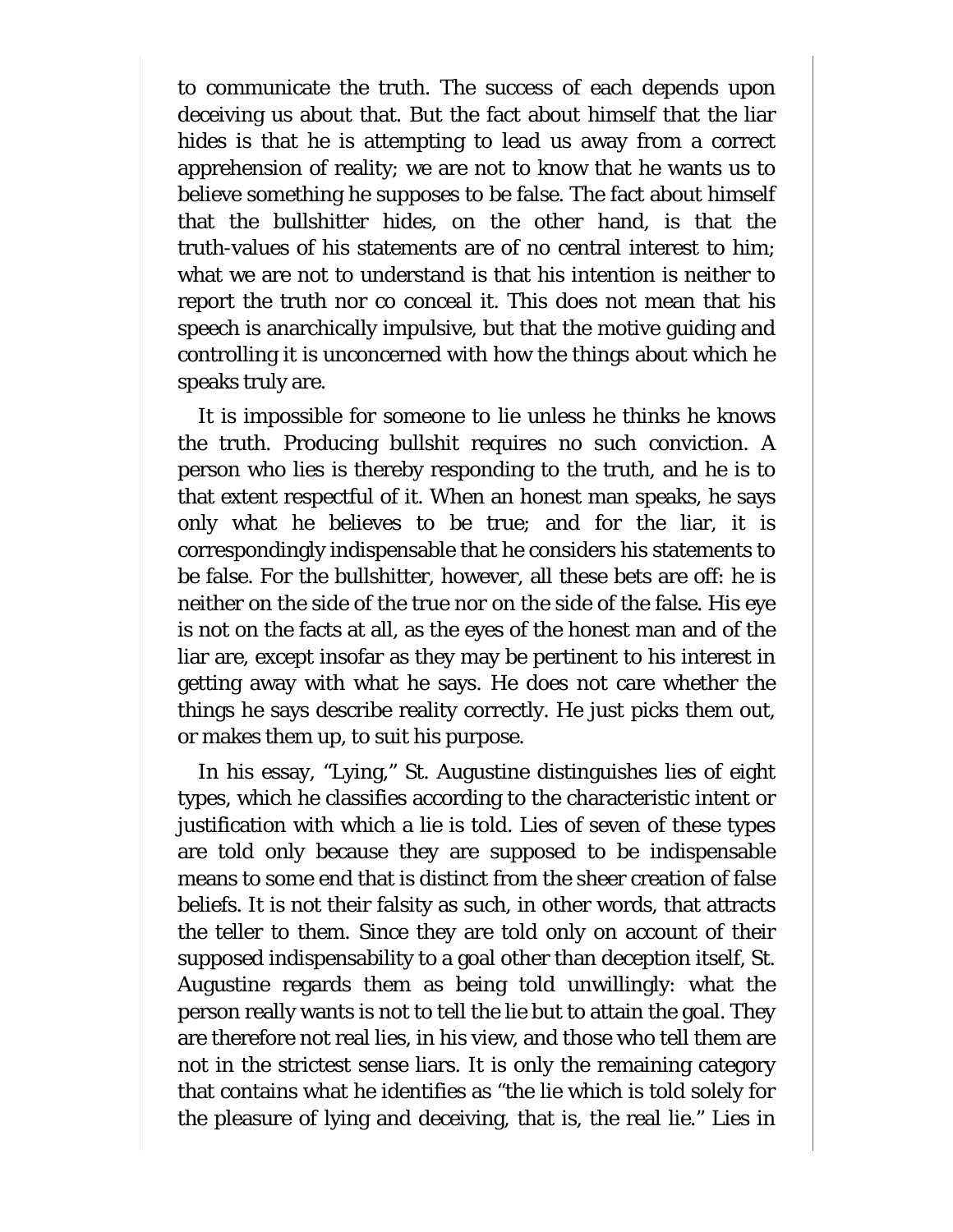this category are not told as means to any end distinct form the propagation of falsehood. They are told simply for their own sakes — i.e., purely out of a love of deception:

> There is a distinction between a person who tells a lie and a liar. The former is one who tells a lie unwillingly, while the liar loves to lie and passes his time in the joy of lying. … The latter takes delight in lying, rejoicing in the falsehood itself.

What Augustine calls "liars" and "real lies" are both rare and extraordinary. Everyone lies from time to time, but there are very few people to whom it would often (or even ever) occur to lie exclusively from a love of falsity or of deception. For most people, the fact that a statement is false constitutes in itself a reason, however weak and easily overridden, not to make the statement.

For St. Augustine's pure liar it is, on the contrary, a reason in favor of making it. For the bullshitter it is in itself neither a reason in favor nor a reason against. Both in lying and in telling the truth people are guided by their beliefs concerning the way things are. These guide them as they endeavor either to describe the world correctly or to describe it deceitfully. For this reason, telling lies does not tend to unfit a person for telling the truth in the same way that bullshitting tends to. Through excessive indulgence in the latter activity, which involves making assertions without paying attention to anything except what it suits one to say, a person's normal habit of attending to the ways things are may become attenuated or lost. Someone who lies and someone who tells the truth are playing on opposite sides, so to speak, in the same game. Each responds to the facts as he understands them, although the response of the one is guided by the authority of the truth, while the response of the other defies that authority and refuses to meet its demands. The bullshitter ignores these demands altogether. He does not reject the authority of the truth, as the liar does, and oppose himself to it. He pays no attention to it at all. By virtue of this, bullshit is a greater enemy of the truth than lies are.

One who is concerned to report or to conceal the facts assumes that there are indeed facts that are in some way both determinate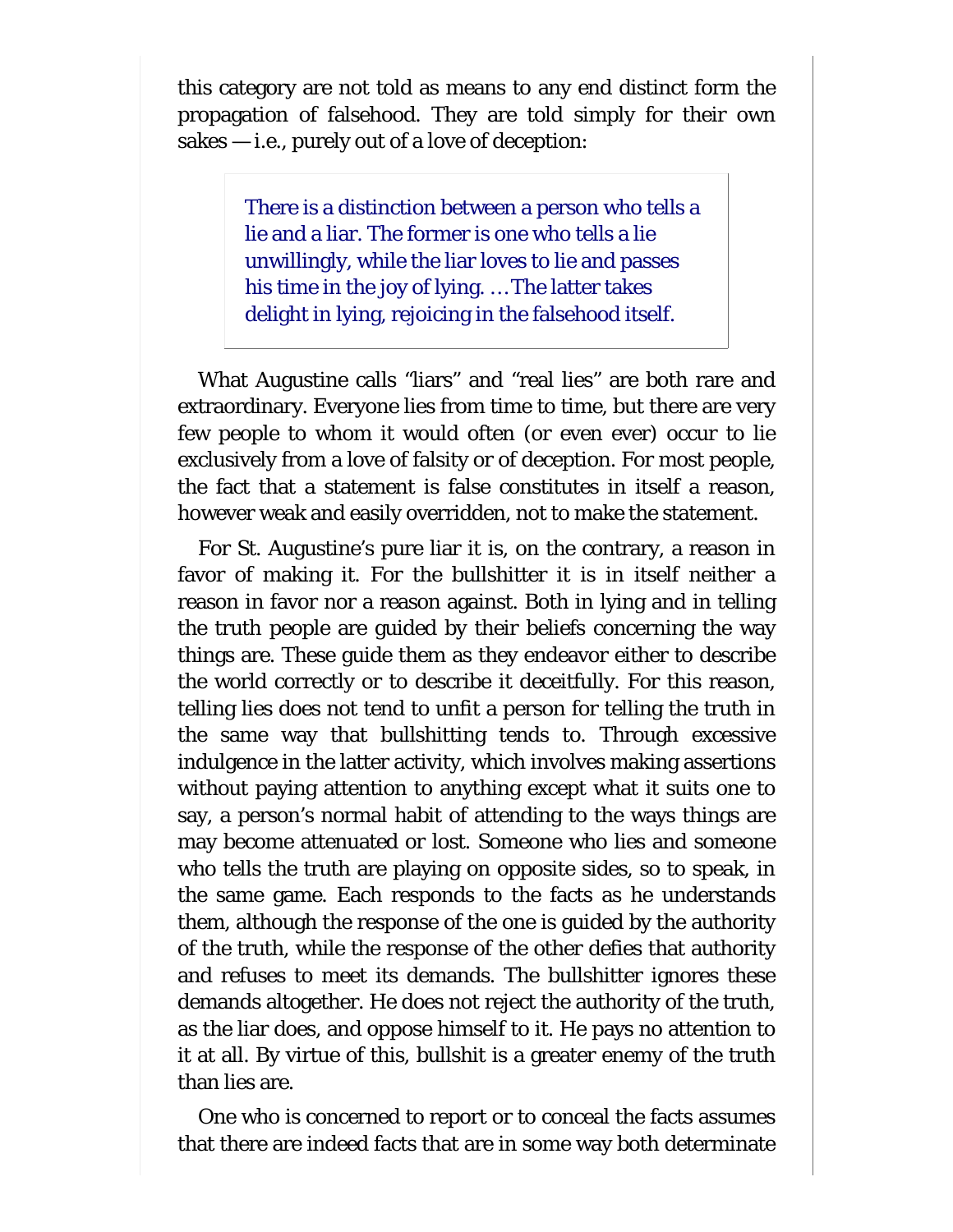and knowable. His interest in telling the truth or in lying presupposes that there is a difference between getting things wrong and getting them right, and that it is at least occasionally possible to tell the difference. Someone who ceases to believe in the possibility of identifying certain statements as true and others as false can have only two alternatives. The first is to desist both from efforts to tell the truth and from efforts to deceive. This would mean refraining from making any assertion whatever about the facts. The second alternative is to continue making assertions that purport to describe the way things are but that cannot be anything except bullshit.

Why is there so much bullshit? Of course it is impossible to be sure that there is relatively more of it nowadays than at other times. There is more communication of all kinds in our time than ever before, but the proportion that is bullshit may not have increased. Without assuming that the incidence of bullshit is actually greater now, I will mention a few considerations that help to account for the fact that it is currently so great.

Bullshit is unavoidable whenever circumstances require someone to talk without knowing what he is talking about. Thus the production of bullshit is stimulated whenever a person's obligations or opportunities to speak about some topic are more excessive than his knowledge of the facts that are relevant to that topic. This discrepancy is common in public life, where people are frequently impelled — whether by their own propensities or by the demands of others — to speak extensively about matters of which they are to some degree ignorant. Closely related instances arise from the widespread conviction that it is the responsibility of a citizen in a democracy to have opinions about everything, or at least everything that pertains to the conduct of his country's affairs. The lack of any significant connection between a person's opinions and his apprehension of reality will be even more severe, needless to say, for someone who believes it his responsibility, as a conscientious moral agent, to evaluate events and conditions in all parts of the world.

The contemporary proliferation of bullshit also has deeper sources, in various forms of skepticism which deny that we can have any reliable access to an objective reality and which therefore reject the possibility of knowing how things truly are.